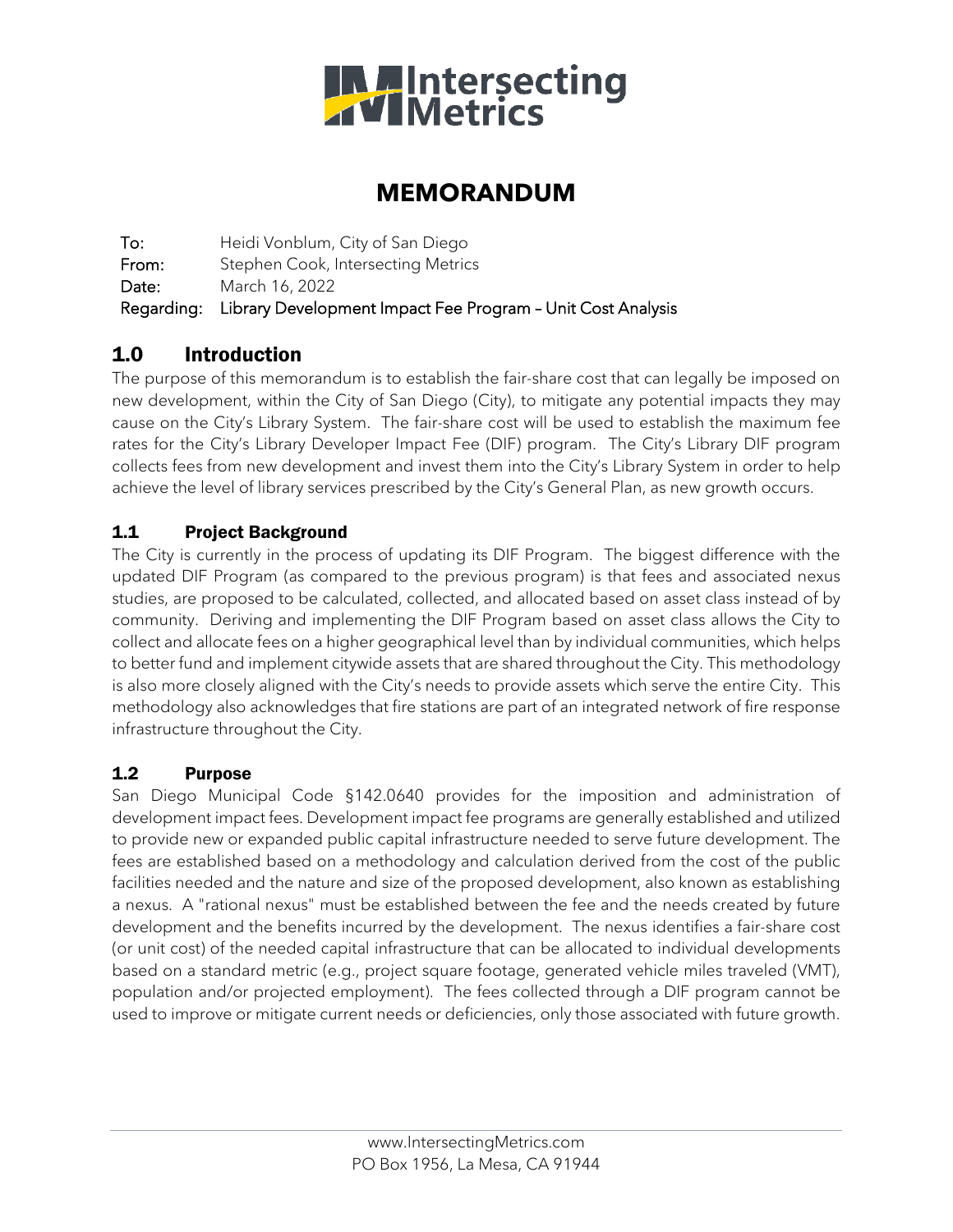

### 2.0 Standards

This section documents the standards and methods that were utilized to establish the fair-share cost that new development will need to contribute to achieve the required level of service for Library System within the City.

#### 2.1 Relevant Policies

The following policies are included in the *City of San Diego's General Plan Public Facilities, Services & Safety Element* which pertain to the standard of library infrastructure that should be provided within the City. Maintaining the level of service prescribed by these policies will serve as guidance for identifying the impacts that new development will have on the City's current library infrastructure as well as the fair-share cost that new development will be responsible for to achieve the required levels of service prescribed within the General Plan. It should be noted that the language below is an abridged version of the policies contained in the City's General Plan. Relevant pages from the City's General Plan are provided in Attachment 1.

PF-J.1. Develop and maintain a Central Library to adequately support the branch libraries and serve as a major resource library for the region and beyond.

This policy identifies that the City's branch libraries operate as a system with shared resources. It also identifies that the Central Library acts as the hub of the system and should be considered in a different manner than the branch libraries. Finally, this policy notes that the Central Library and the City's system can be used as a resource not just for the City of San Diego itself, but for the entire San Diego Region and beyond.

PF-J.2. Design all libraries with a minimum of 15,000 square feet of dedicated library space, with adjustments for community-specific needs. Library design should incorporate public input to address the needs of the intended service area.

This policy establishes the minimum size of the libraries within the City's system. It should be noted that 23 of the City's 36 libraries are currently smaller than 15,000 SF. It should also be noted that the City is currently in the process of updating their Library Master Plan, which may look to re-evaluate this policy.

PF-J.3. Plan for larger library facilities that can serve multiple communities and accommodate sufficient space to serve the larger service area and maximize operational and capital efficiencies.

As noted in this policy, libraries within the City's system can serve multiple communities but should be sized and programed to accommodate their intended service area. This is policy also notes that each library within the system is unique based on its service area and that the 15,000 SF minimum established in Policy PF-J.2 may not be applicable in all cases.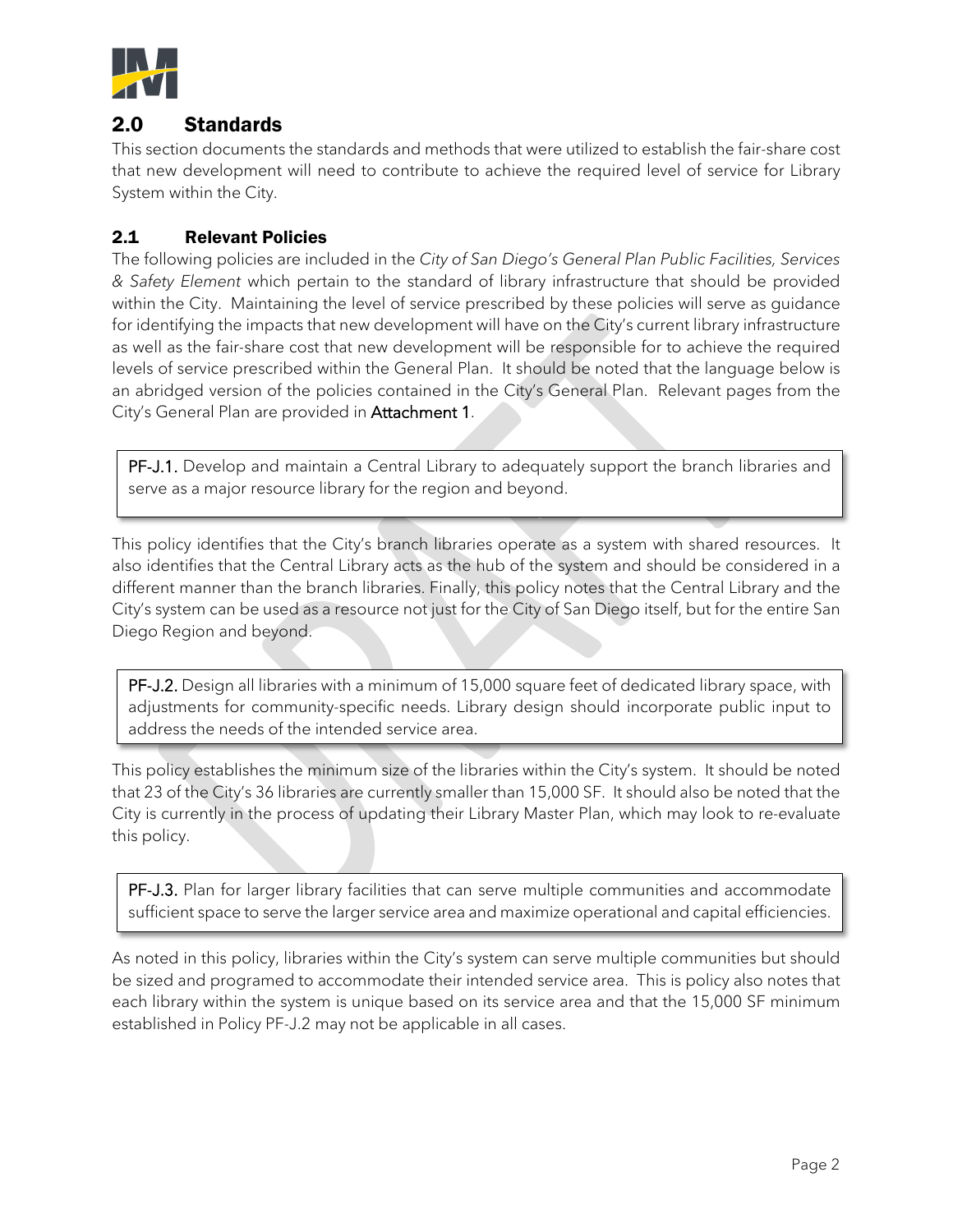

PF-J.6. Design libraries to provide consistent and equitable services as communities grow in order to maintain service levels which consider operational costs and are based on established guidelines.

This policy highlights the importance that libraries play within the community beyond access to books and other media. As the libraries digital collection continues to grow, the actual physical collection within the branch libraries may be reduced. This may present additional opportunities for the branch libraries to expand their services, programs, and meeting spaces to better serve the needs of their service area.

PF-J.8. Build and maintain a library system that adapts to technological changes, enhances library services, expands access to digital information and the internet, and meets community and library system needs.

As stated previously, as technology advances more of the City's library collection will be available to the public digitally. Therefore, to ensure that all members of the public will continue to have access to the Library System's collection, proving the infrastructure for the public to access its digital collection, as well as other resources, is critical. As such, libraries within the system will continue to expand the number of computers and tablets that can used or checked out by the public, provide free public Wi-Fi for its visitors, and provide and maintain the necessary back end digital infrastructure (servers, routers, databases, etc.) that is necessary to provide these services. The Library System has also set up a series of Idea Labs, within their branch locations, which is a multimedia lab designed to prepare everyone for 21st century job skills by exposing them to new technology. Idea Labs provide 3D design software, audio and visual recording and editing equipment/programs, coding software, and graphic design software. Idea Labs may also include fabrication equipment such as 3D printers as well as other trade tools and materials.

#### 2.2 Methodology

Using the policies outlined in Section 2.1, a series of standards was developed to allow for the impacts on the City's Library System, associated with new development, to be quantified (standards). The associated infrastructure needs to achieve the prescribed levels of service, based on the standards, were also established (requirements).

Annual visitor data, from year 2019, was used to establish the Library System's current level of service that was used in developing the standards and requirements for the system. It should be noted that the Central Library was not included in determining these standards, since it serves a bigger purpose in the region, as outlined in policy in PF-J.1. Additionally, including the Central Library in the standards and requirements would present an anomaly when compared to the various branch libraries.

Since the service area for each branch library varies in size, and the population and employment densities within each service area also vary, the annual attendance at each branch was normalized based on the service population (residents plus employees) that are located within their respective service areas. Therefore, the number of annual visitors per service population was used as the metric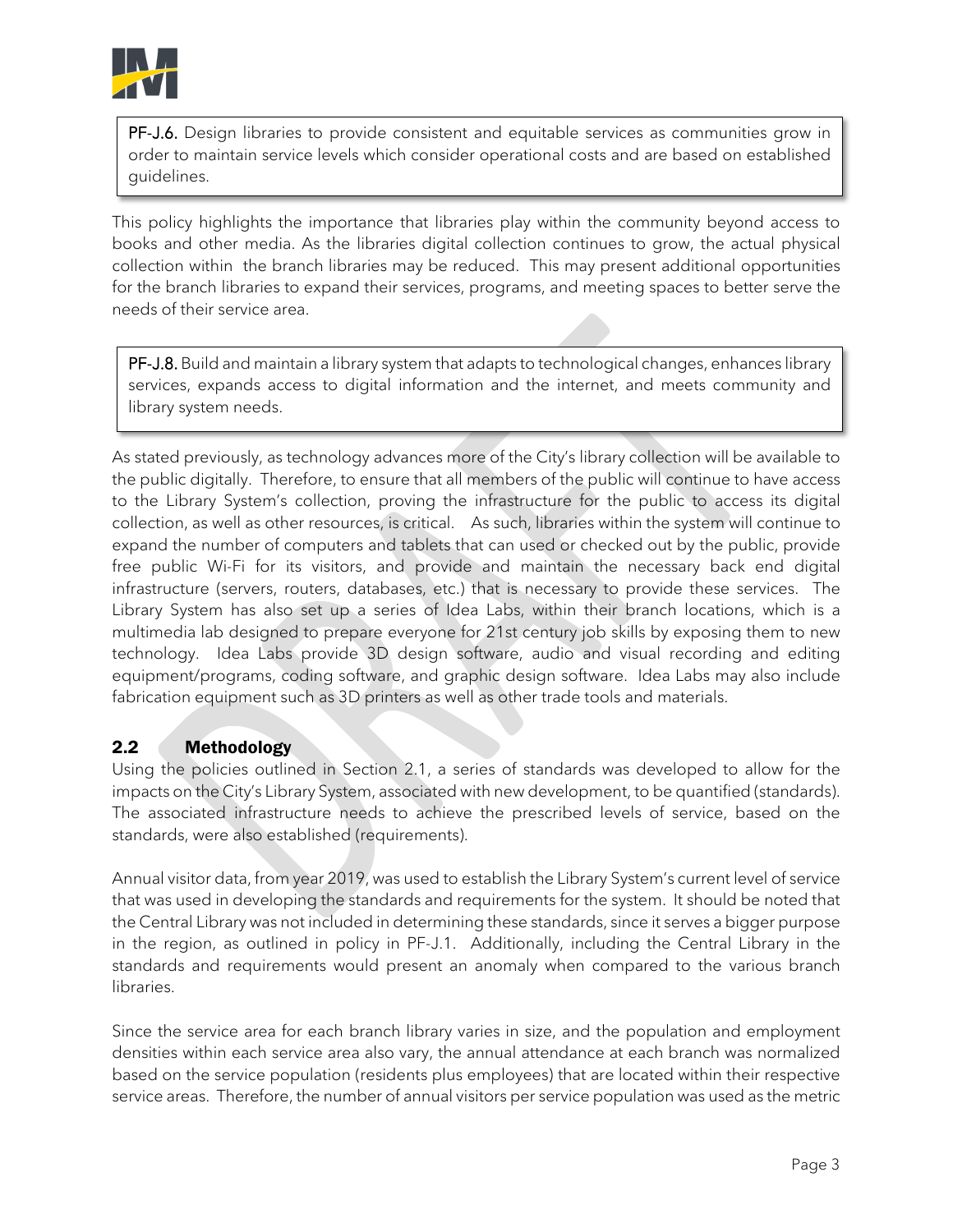

in which the systems current level of service was measured, and the standards and requirements were based upon.

To develop the Library System standards and associated requirements, the physical features and infrastructure at each branch library was compared to the annual attendance rates<sup>[1](#page-3-0)</sup>. A correlation analysis<sup>[2](#page-3-1)</sup> was developed to identify which features within existing libraries had a high positive correlation to annual attendance. These features were then linked to corresponding policies within the City's General Plan (outlined in Section 2.1) to identify the standards needed to achieve the levels or service that are prescribed. Requirements to achieve the identified standards were developed based on the quantity and/or size of the features, identified by the standards, which are provided at the highest performing libraries within the City.

#### Sample Locations

The City continually stives to improve the level of service their Library System provides; therefore, the system's standards were derived from the features of the branch libraries that perform within the 85<sup>th</sup> percentile of annual visits per service population served. The following five libraries were the branches identified to operate within the 85<sup>th</sup> percentile of the system based on 2019 visitor data:

- Logan Heights
- University Community
- La Jolla/Rifford
- Rancho Bernardo
- Ocean Beach

#### 2.3 Developing Standards and Requirements

This section outlines the data and analysis utilized to derive the Library System standards and requirements for the City of San Diego. Since new development will only be responsible for paying its fair-share of the needed library infrastructure, all requirements were developed on a per person (resident or employee) basis. This method was designed to isolate the impacts associated with new development based on the number of residents or employees that they are anticipated to house and exclude any cumulative impacts associated with existing deficiencies or outside users.

To help better organize the Library System standards, the policies outlined in Section 2.1 were separated into the following three general categories:

• *Libraries as a Community Resource* – Policies: PF-J.2, PF-J.3, PF-J.6 – These policies provide guidance on the size, features, and role that libraries play within the community. As such, standards determining the needed size (square feet) per person, meeting space (maximum occupancy) per person, and the number of items in the collection per can be derived from these policies.

<span id="page-3-0"></span><sup>&</sup>lt;sup>1</sup> Detailed data including physical features, program information, service area, and visitor information from Year 2019, for all branch libraries, is provided in Attachment 2.

<span id="page-3-1"></span><sup>&</sup>lt;sup>2</sup> Library features correlation analysis is provided in Attachment 3.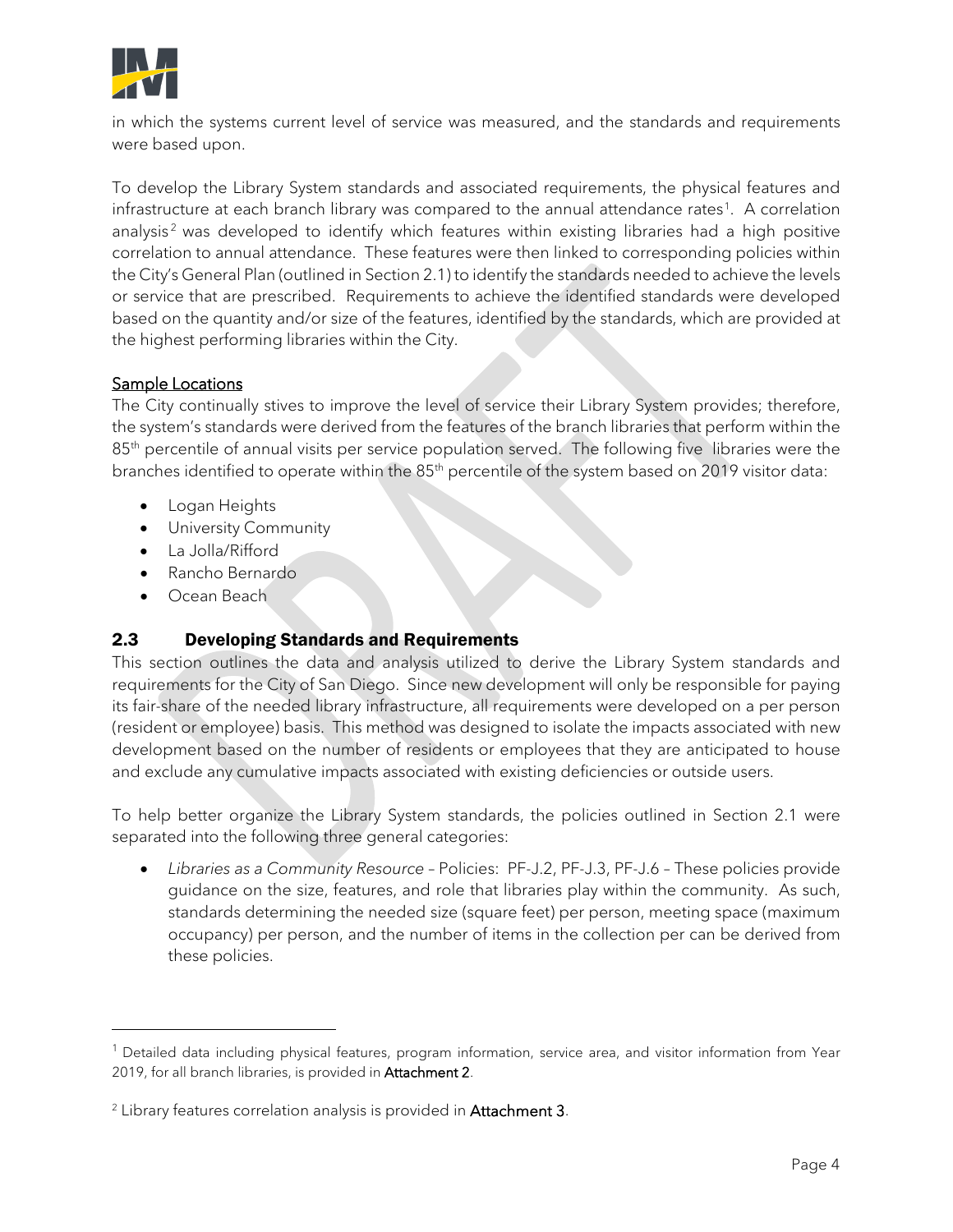

- *Access to Technology Policy PF-J.8 –* The library system needs to adapt to technological advances and provide opportunities to the public to access that technology. Standards regarding the number of tech seats per person and the expansion of the City's Idea Labs are both derived from this policy.
- *The Library System PF-J.1* This policy establishes that the City's library resources should act as a system with a central hub to assist with the support and share resources within the system. As part of the new Library Master Plan, which is currently being prepared by Friends of the Library, the City will look to store much of its existing physical collection in an off-site, centrally located, warehouse and distribute items to branch libraries based on request. Therefore, new standards were derived based on the anticipated warehouse space that will be required to house a portion of the City's collection, the number of vehicles need to distribute pieces of the collection to the branch libraries, and the sorting equipment to properly catalog and sort items form the collection as they come in and out of the facility.

#### Libraries as a Community Resource

*General Size Requirement* – Based on the Year 2019 library data, the size of a library has strong positive correlation  $(0.77)^3$  $(0.77)^3$  with library attendance. This shows that the size of a library plays a key role in the level of service in which it provides. To determine the associated requirement for a size standard, the building size of the five example libraries was divided by the total service population within their respective service areas. Table 1 displays the results of this analysis.

| Library              | <b>Building Size (SF)</b> | <b>Service Population</b><br>within Service Area | <b>SF per Person</b> |
|----------------------|---------------------------|--------------------------------------------------|----------------------|
| Logan Heights        | 25,000                    | 51,963                                           | 0.481                |
| University Community | 10,000                    | 30,223                                           | 0.330                |
| La Jolla/Riford      | 24,750                    | 32,849                                           | 0.753                |
| Rancho Bernardo      | 22,950                    | 51,568                                           | 0.445                |
| Ocean Beach          | 4,579                     | 29,413                                           | 0.155                |
| Average              | 15,403                    | 38,604                                           | 0.433                |

#### Table 1: General Size Requirements

As shown in the table, to achieve the prescribed level of service of the Library System, 0.433 square feet (SF) per person of library space is needed. This requirement will also help to fulfill the 15,000 SF requirements outlined in policy PF-J2, as well as ensure that the branch libraries can be constructed or expanded to meet the needs of their service area, as outlined in Policy PF-J3.

*Meeting Space Requirement* – Based on the Year 2019 library data, the amount of meeting room capacity within a library also has strong positive correlation (0.63) <sup>3</sup> with library attendance. Meeting room space/capacity plays a key role in the ability to connect and serve the community by providing free space for public or group meetings, as well as providing space to host local programs for both the youth and adults within the community. To determine the associated requirement for the meeting space, the meeting space capacity of the five example libraries was divided by the total service population within their respective service areas. Table 2 displays the results of this analysis.

<span id="page-4-0"></span>See Attachment 3.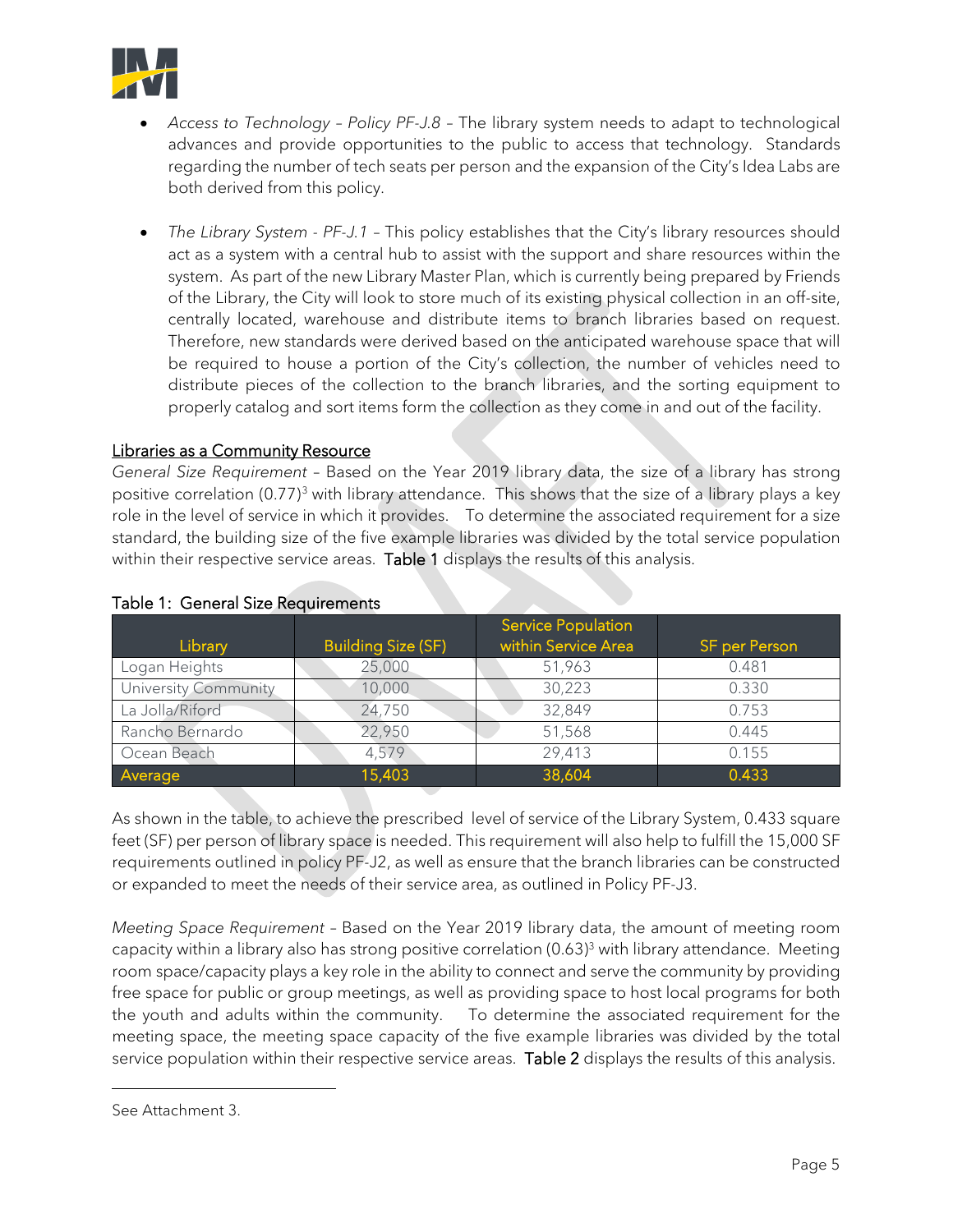

#### Table 2: Meeting Space Requirements

|                      | <b>Meeting Room</b> | <b>Service Population</b> | <b>Meeting Room</b>        |
|----------------------|---------------------|---------------------------|----------------------------|
| Library              | Capacity            | within Service Area       | <b>Capacity Per Person</b> |
| Logan Heights        | 345                 | 51,963                    | 0.00664                    |
| University Community | 66                  | 30,223                    | 0.00218                    |
| La Jolla/Riford      | 170                 | 32,849                    | 0.00518                    |
| Rancho Bernardo      | 165                 | 51,568                    | 0.00320                    |
| Ocean Beach          |                     | 29,413                    | N/A                        |
| Average              | 130                 | 38,604                    | 0.00433                    |

As shown in the table, a meeting room capacity of 0.00433 occupants per service population is needed to achieve the prescribed level of service of the Library System. It is assumed that each meeting occupant will require 15 SF of space, resulting in a need of 0.064 SF per person (0.00433 occupant x 15 SF per occupies space). This requirement will help the Library System to meet Policy PF-J6, as it will allow the system to expand its meeting spaces to allow consistent and equitable services as communities grow.

*Items in the Collection Requirement -* As the service population within the City continues to grow, there will be a higher demand for the items within the City's collection, both physically and digitally. As such, the City's collection needs to grow at the same rate as its population. The number of items within a branch library's collection has the highest overall positive correlation to annual attendance  $(0.87)^3$ . This shows how critical the size and variety of a collection is to the overall level or service of the Library System. To determine the associated requirement for items within the collection, the collection housed at each of the five example libraries was divided by the total service population within their respective service areas. Table 3 displays the results of this analysis.

| Library              | Items in the Collection | <b>Service Population</b><br>within Service Area | Items Per Person |
|----------------------|-------------------------|--------------------------------------------------|------------------|
| Logan Heights        | 91,174                  | 51,963                                           | 1.755            |
| University Community | 71,220                  | 30,223                                           | 2.356            |
| La Jolla/Riford      | 116,026                 | 32,849                                           | 3.532            |
| Rancho Bernardo      | 111,905                 | 51,568                                           | 2.170            |
| Ocean Beach          | 44,889                  | 29,413                                           | 1.527            |
| Average              | 79,550                  | 38,604                                           | 2.268            |

#### Table 3: Item Requirements

As shown in the table, the library system needs to provide 2.268 items per person to achieve the prescribed level of service of the Library System.

#### Access to Technology

*Tech Seats Requirement* - As outlined in Policy PF-J.8 the Library System is expected to adapt to new technology and expand access to digital information to its community. The branch libraries are a critical resource for members within their serve area that do not have personal access to computers, technology, or the internet. Additionally, as more and more items in the collection and other resources transfer from physical to digital, access to technology will become even more critical. To satiate this need, each library provides public computers and other digital interfaces to its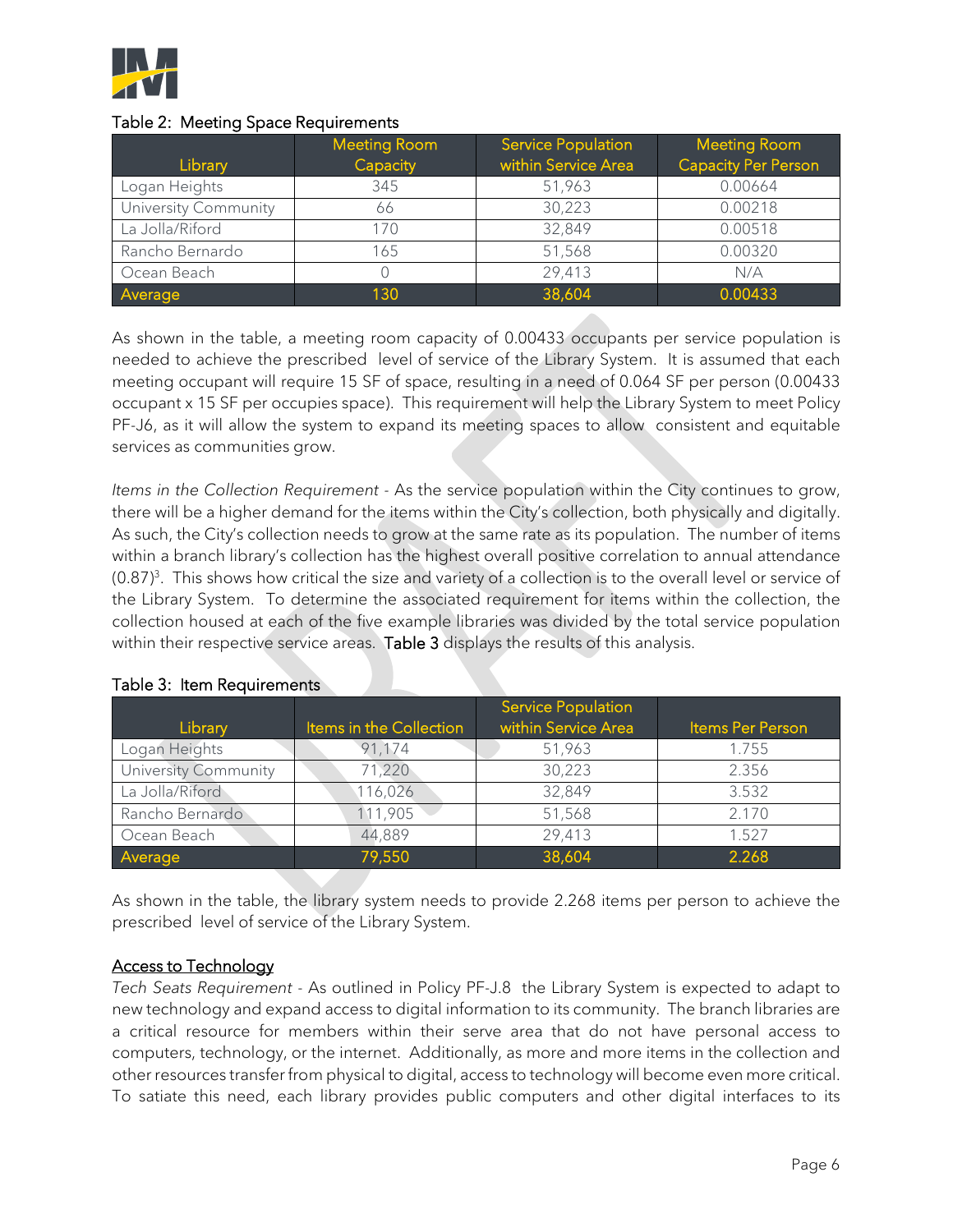

community, known as "Tech Seats." To determine the associated requirement for the number of Tech Seats that are needed to service the public, the number of seats provided at each of the five example libraries was divided by the total service population within their respective service areas. Table 4 displays the results of this analysis.

| Library              | <b>Number of Tech Seats</b> | <b>Service Population</b><br>within Service Area | Items Per Person |
|----------------------|-----------------------------|--------------------------------------------------|------------------|
| Logan Heights        |                             | 51,963                                           | 0.001366         |
| University Community |                             | 30,223                                           | 0.00029          |
| La Jolla/Riford      | 45                          | 32,849                                           | 0.001370         |
| Rancho Bernardo      | 33                          | 51,568                                           | 0.000640         |
| Ocean Beach          | 12                          | 29,413                                           | 0.000408         |
| Average              | 31                          | 38,604                                           | 0.00082          |

#### Table 4: Tech Seat Requirements

As shown in the table, the library system needs to provide 0.00082 tech seats per person (or one per every 1,220 people) to achieve the prescribed level of service of the Library System.

*Idea Labs –* As noted previously, the Library System has also developed a series of Idea Labs throughout the City. Idea labs are multimedia labs designed to prepare everyone for 21st century job skills by exposing them to new technology. Idea Labs provide 3D design software, audio and visual recording and editing equipment/programs, coding software, and graphic design software. Idea Labs may also include fabrication equipment such as 3D printers as well as other tools and materials. The City currently has six Idea Labs (including the Central Library) which serve its 2,130,000 employees and residents (service population) within the City. This results in one Idea Lab for every 355,000 people within the City. Therefore, to achieve the prescribed level of service of the Library System, this ratio will need to be maintained as growth continues to occur within the City.

#### The Library System

*Central Wearhouse Space* – As noted previously, the City is currently in the process of updating their Library Master Plan. The new Master Plan will look to better utilize the existing space within the current branch libraries by storing some of their existing collection off-site in a central warehouse. This will allow branch libraries to dedicate more space to Idea Labs, tech seats, meeting space, program space and other needs of the community. Additionally, providing a central location for the City's collection will help to create a more efficient system to distribute and share the items within the City's collection between the branch libraries, and even potentially libraries outside of the City.

Based on architectural estimates and comparable examples, it is assumed that a central warehouse facility can generally house around six collection items per SF of space. It is also assumed that approximately half of the City's current collection would be housed within the central warehouse, with the other half staying in the branch libraries. Based on these assumptions, as well as the previously established standard of 2.268 items per person, the City would need to provide 0.189 SF or warehouse space per person (2.268 items per person X 50% of the collection / 6 items per SF).

*Delivery Vehicle* – The Hamilton County, OH (Cincinnati) Library system is similar in size to the City of San Diego's Library System with 40 branch locations as compared to 37 locations in San Diego, and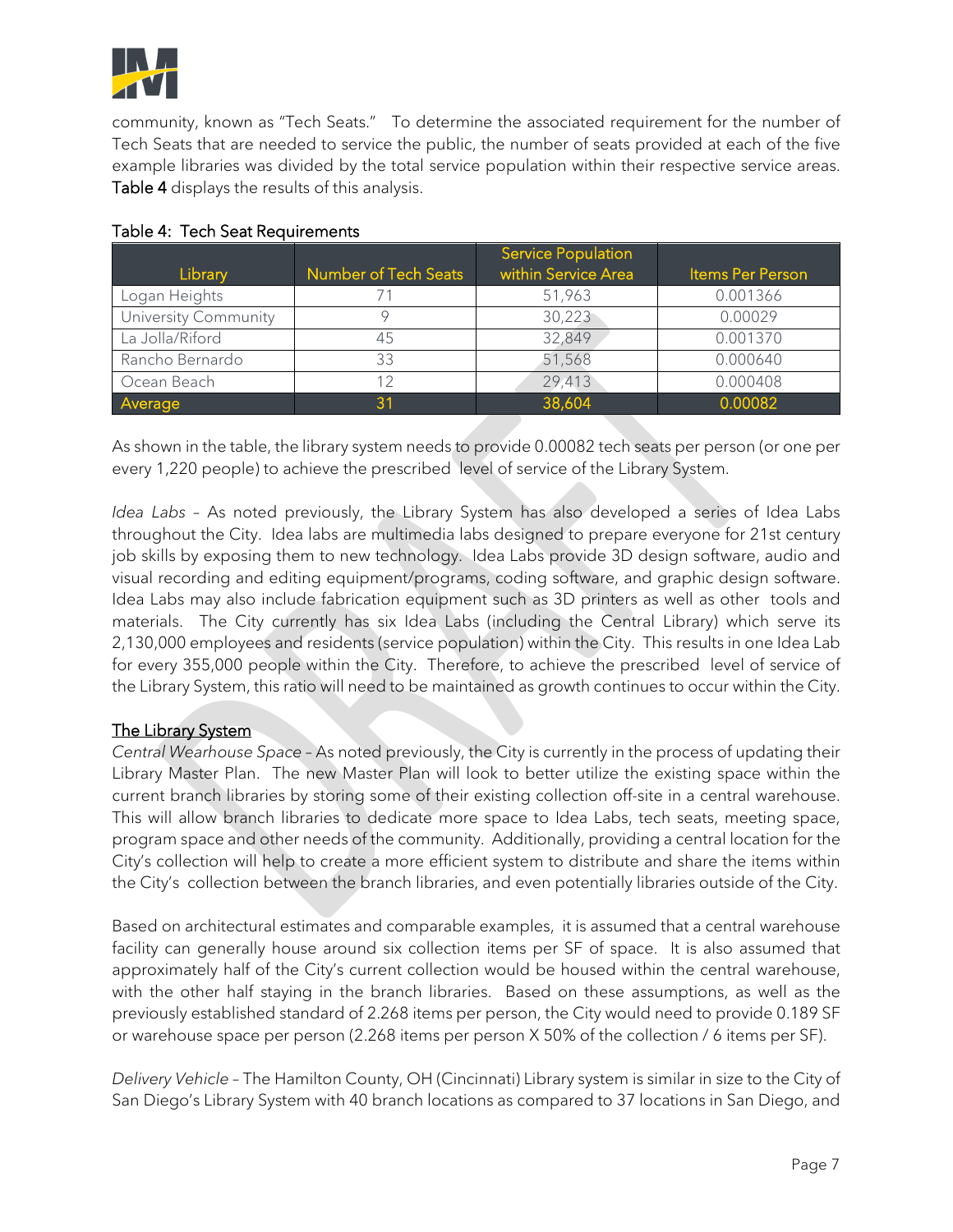

is also similar in size to the City of San Diego, 412 square miles vs 372 square miles in San Diego. The Hamilton County Library system recently implemented a similar central warehouse facility in 2019, as is being proposed by the City of San Diego. Their facility employs four book distribution routes, with each covering approximately 10 branch locations. As such, a similar routing demand can be assumed within the City of San Diego. Therefore, the City would need to provide one delivery vehicle per every 697,500 people (2,790,000 future service population / 4 delivery vehicles).

*Sorting Equipment* – The central warehouse will also need sorting equipment to catalog and sort the different items as they come in and out of the facility.

#### **Summary**

Table 5 summarizes he different standards and requirements that were established above.

|  |  |  |  | Table 5: Summary of Library Standards and Requirements |
|--|--|--|--|--------------------------------------------------------|
|--|--|--|--|--------------------------------------------------------|

| Standard                    | <b>Requirement</b>         |
|-----------------------------|----------------------------|
| Size                        | 0.433 SF Per Person        |
| Meeting Space               | 0.0645 SF Per Person       |
| Items Per Person            | 2.268 Per Person           |
| Tech Seats Per Person       | 1 Per 1,220 People         |
| ldea Lah                    | 1 Per 355,000 People       |
| <b>Book Delivery Trucks</b> | 1 Truck Per 697,500 People |
| Central Wearhouse Space     | 0.189 SF Per Person        |
| rting Equipment             | "1 for the Region          |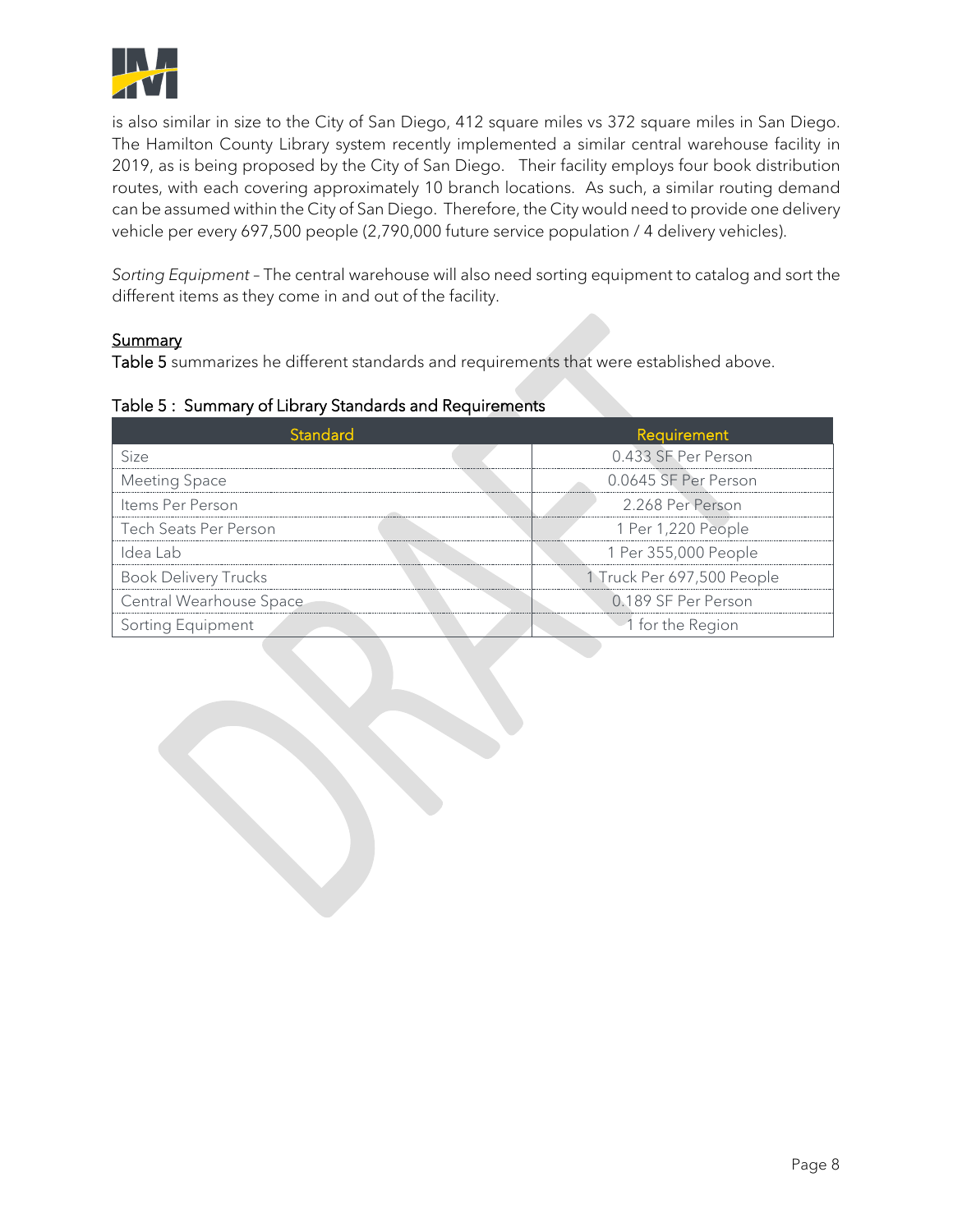

### 3.0 Unit Cost Analysis

This section evaluates the fair-share cost on a per person basis (unit cost), in which new development within the City will need to pay to satisfy the City's library standards. Fair-share costs for new development were determined based on the standards and requirements outlined in Section 2.0, as well as planning level costs estimates to implement the needed infrastructure.

#### 3.1 Infrastructure Cost

Planning level cost estimates for the infrastructure required to meet the standards outlined in Section 2.0 are outlined in Table 6. Planning level cost estimate worksheets are provided in Attachment 4.

| Standard                    | Cost                 | <b>Notes</b>                                                       |  |
|-----------------------------|----------------------|--------------------------------------------------------------------|--|
| Size                        | \$1,550 Per SF       | Includes furniture and land value costs                            |  |
| Meeting Space               | \$1,550 Per SF       | Includes furniture and land value costs                            |  |
| Items Per Person            | \$24 per item        | Assumes digital and physical items                                 |  |
| Tech Seats Per Person       | \$9,501 Per Seat     | Assumes backend infrastructure                                     |  |
| Idea Lab                    | \$34,616 Per Space   | Assumes equipment and software costs                               |  |
| <b>Book Delivery Trucks</b> | \$150,000 Per Truck  | Assumes zero emissions vehicles                                    |  |
| Central Wearhouse Space     | \$373 Per SF         | Assumed cost to buy an existing building<br>in a central location. |  |
| Book Sorter                 | \$500,000 Per Sorter |                                                                    |  |

Table 6: Planning Level Costs for Required Infrastructure

#### 3.2 Unit Cost

To develop the individual fair-share unit costs to fulfil each standard outlined in Section 2.0, the associated requirement (outlined in Table 5) was compared to the cost to provide the required infrastructure (outlined in Table 6). Table 7 documents the fair-share unit cost (requirement  $x$ infrastructure cost) to satisfy each requirement outlined in Section 2.0. The fair-share cost for each requirement was then summed to identify the total fair-share unit cost, per person, to satisfy all of the City's library standards.

|  |  | Table 7: Fair-Share Unit Cost |  |
|--|--|-------------------------------|--|
|--|--|-------------------------------|--|

| Standard                    | Requirement                | Cost      | Unit Cost<br>(Per Person) |
|-----------------------------|----------------------------|-----------|---------------------------|
| Size                        | 0.433 SF Per Person        | \$1.550   | 67151.                    |
| Meeting Space               | 0.064 SF Per Person        | \$1,550   | 599.20                    |
| ltems                       | 2.268 Per Person           |           | 554 43                    |
| Tech Seats - Per Person     | 1 Per 1,220 People         | \$9.501   |                           |
| Idea Labs                   | 1 Per 355,000 People       | \$34.676  |                           |
| <b>Book Delivery Trucks</b> | 1 Truck Per 697,500 People | \$150,000 |                           |
| Central Wearhouse Space     | 0.19 SF Per Person         |           |                           |
| <b>Book Sorter</b>          | 1 for the Region           | \$500.000 |                           |
|                             |                            |           |                           |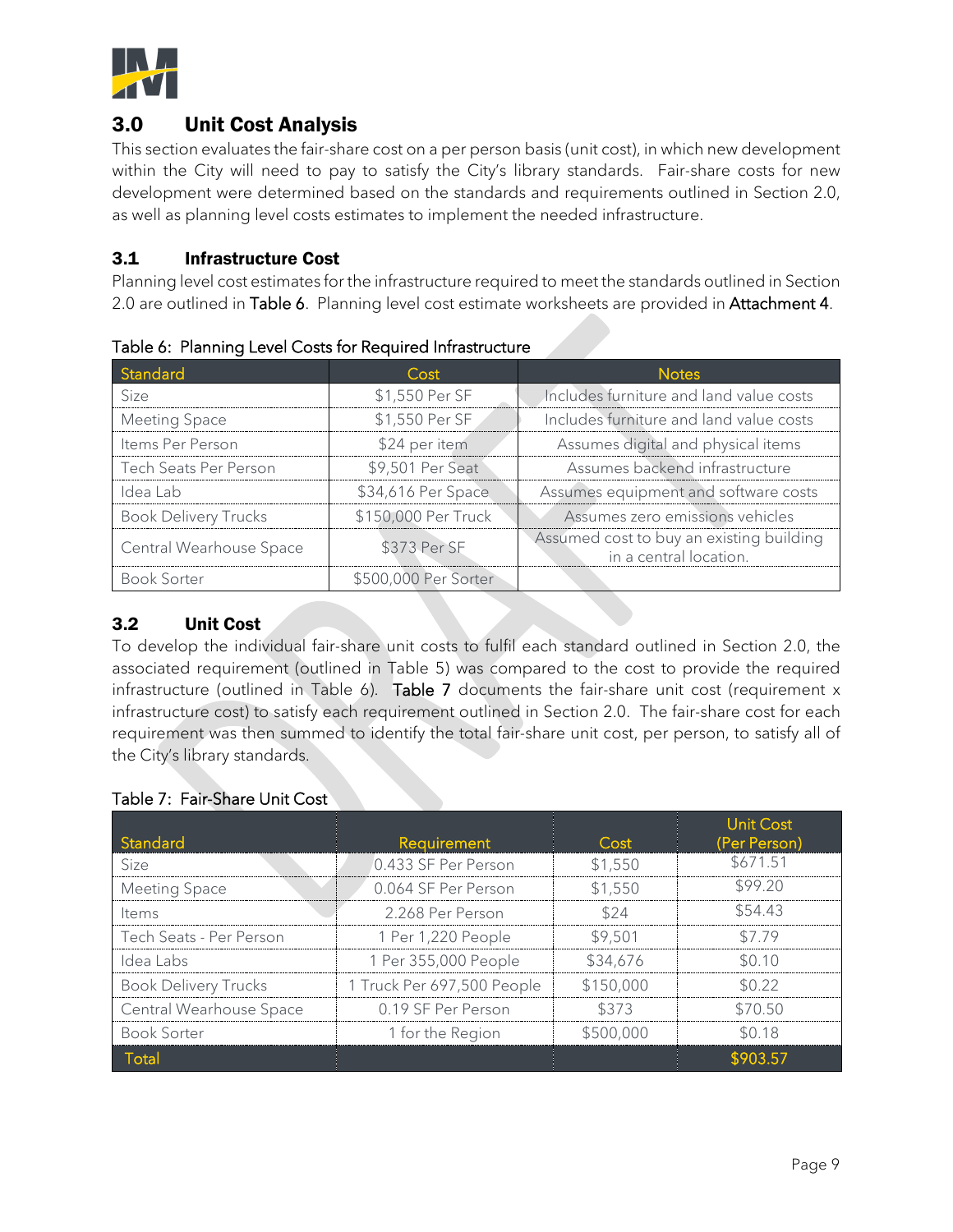

As outlined in Table 7, new development within the City of San Diego would need to pay \$903.57 per person (resident or employee) that will occupy their development to satisfy the City's library standards. Based on these calculations \$903.57 per person would be the maximum fee rate the City's Library DIF Program would be able to charge.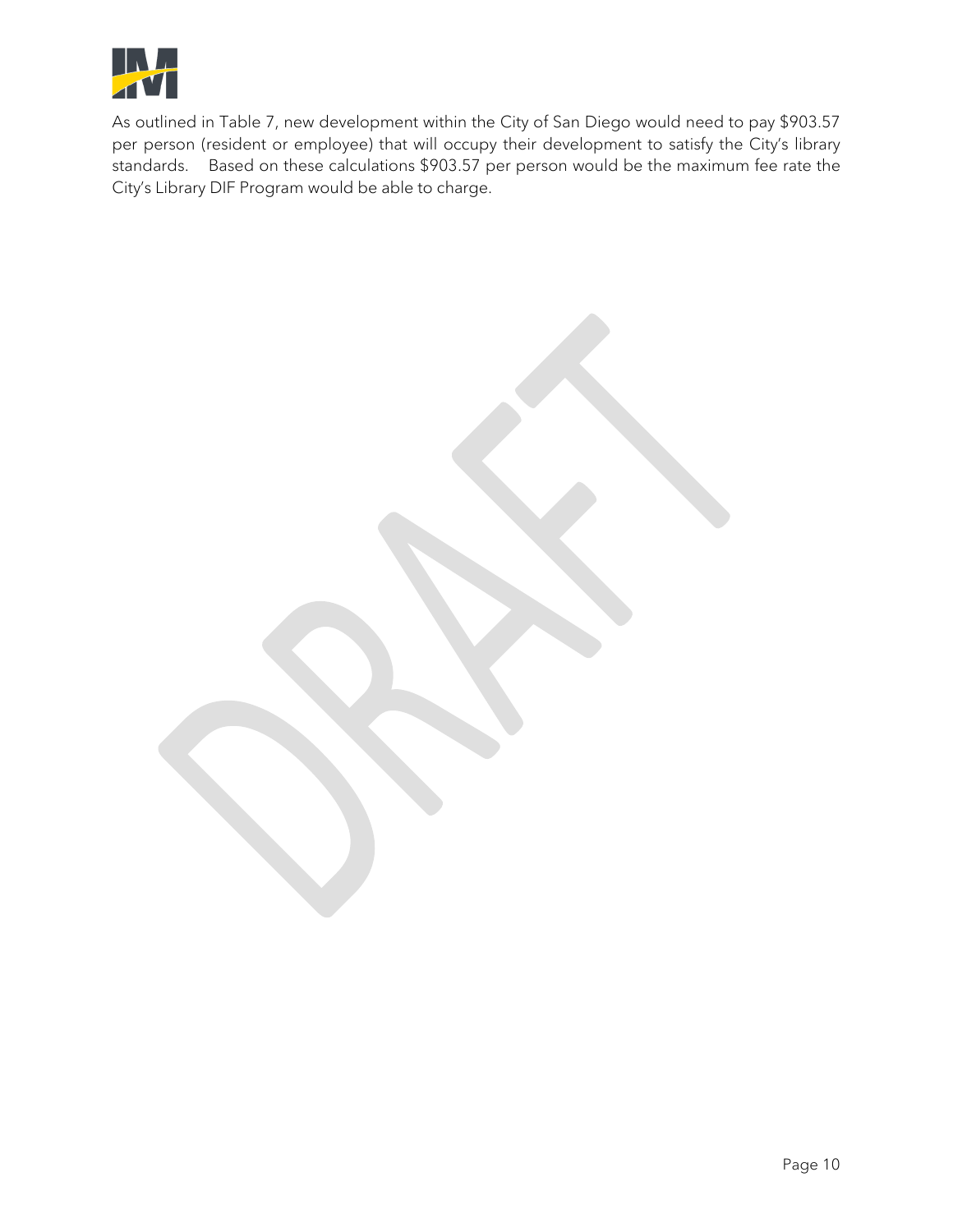

# **Attachment 1 City of San Diego General Plan Policy Excerpts**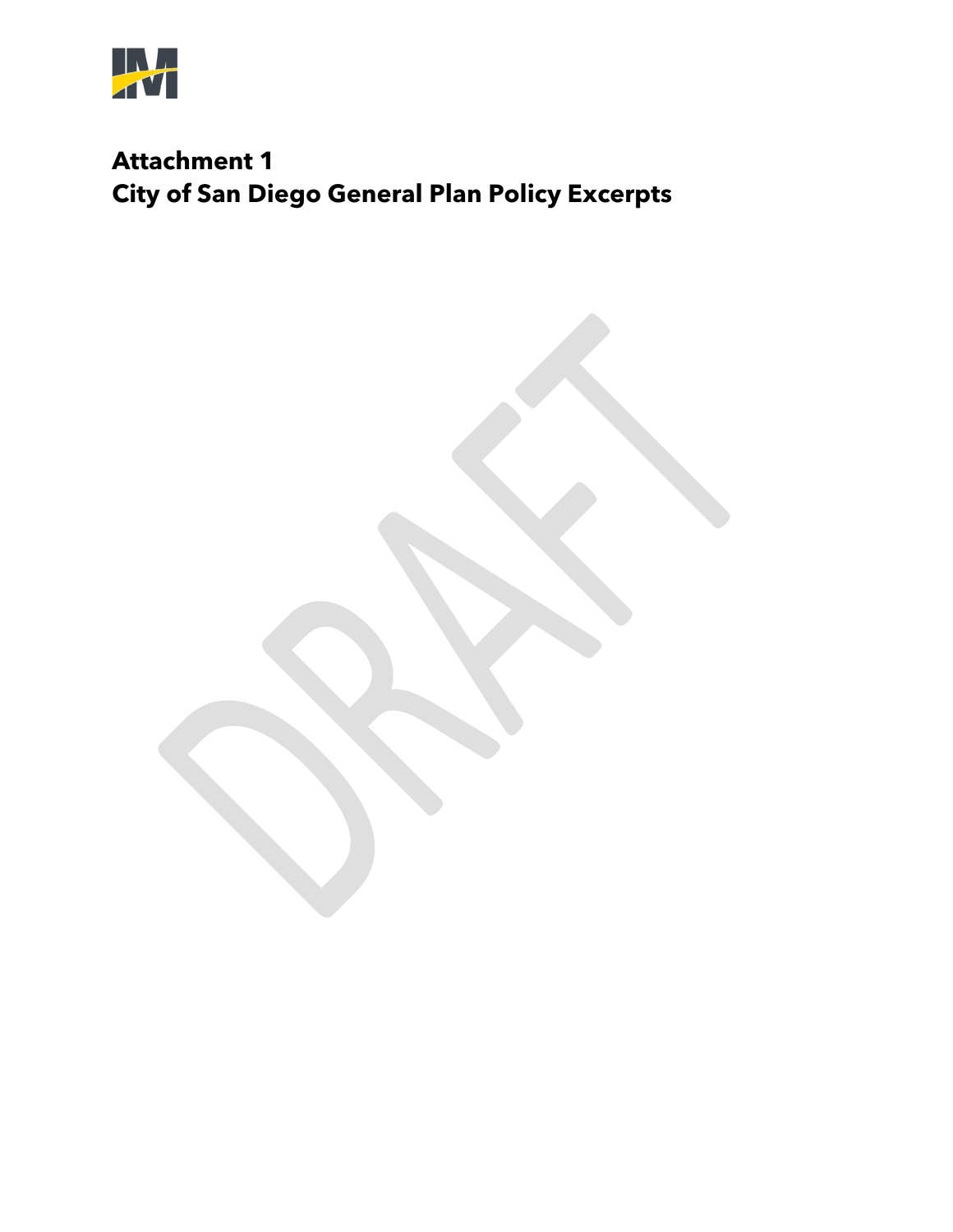

# **Attachment 2 Year 2019 Branch Library Information**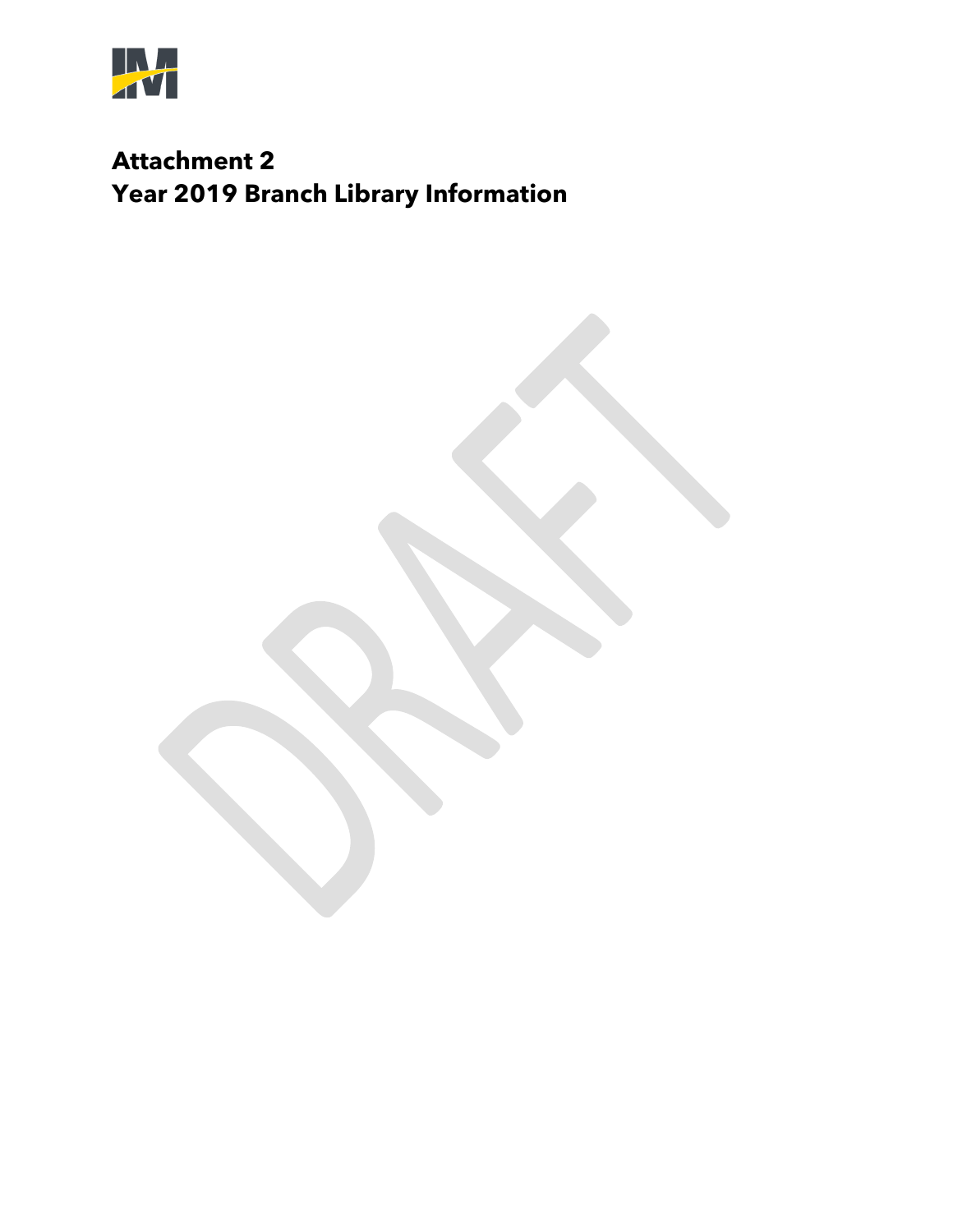

## **Attachment 3 Year 2019 Branch Library Information – Correlation Analysis Results**